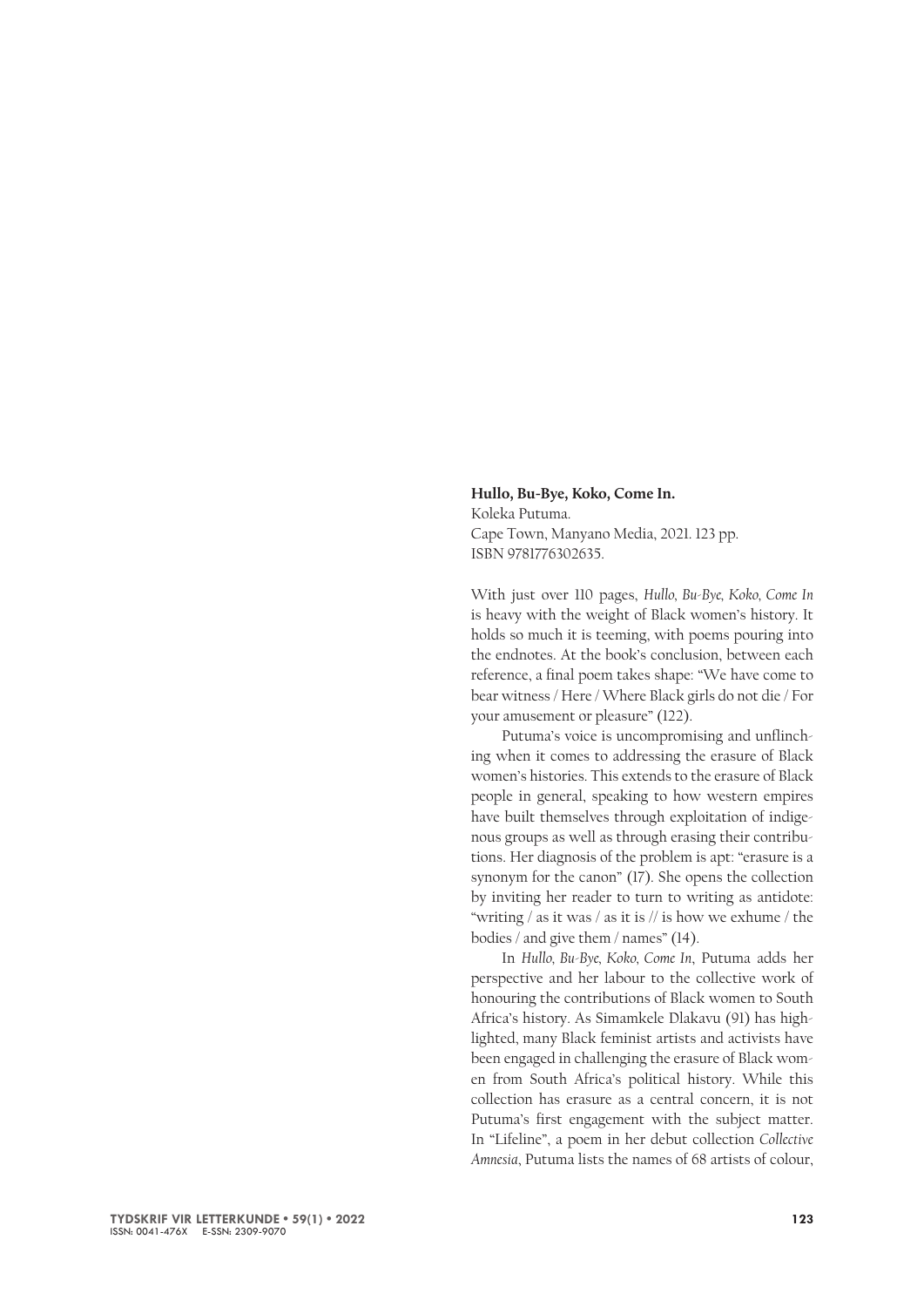and summarises their value to her, writing, "every name / chants / *Black girl*—/ *Live!*" (Putuma 82, emphasis in original).

In her latest work, Putuma extends this kind of memorialisation, adding breadth and width to the existing terrain. In a poem about women's roles in the resistance movement against apartheid, she brings into the mainstream names like Elizabeth Mafekeng, Bertha Gxowa and many others, and places these alongside more familiar ones like Charlotte Mannya Maxeke and Lilian Ngoyi. Putuma underscores the various acts of resistance all these women engaged in: for instance, that Mafekeng led a union while Gxowa travelled nationwide collecting petition signatures ahead of the 1956 Women's March (71–2).

Putuma does not, however, uncritically praise these apartheid-era women activists. In the same poem, she writes of ANC Women's League President Bathabile Dlamini, "you feasted and served, alongside / comrades who built themselves bigger homes / with money that was meant to build homes for *the people* // you<sup>22</sup> served this country with your silence, too / propped it up with your complicity, too" (75, emphasis and superscript in original).

Those familiar with Putuma's debut collection know that she is incisive when it comes to laying out the texture of racism in South Africa. Who could forget her line in "1994: A love poem", "I want someone who is going to look at me / and love me / the way that white people look at / and love / Mandela" (Putuma 100)? And I would bet that anyone who has ever heard Putuma recite "Water" still has goosebumps. The precision of her imagery and its familiarity gives Black people a sense of recognition. And in her latest work, when she offers commentary on experiences of racism in Europe, it is just as piercing.

Despite her success with European audiences, Putuma signals to the racism embedded in the experience: "europe asks if it can touch my hair / backspace / europe touches my hair" (22). The implication here and in similar poems is how, even at its best, the relationship between the African artist and Europe is non-reciprocal. Putuma notes how even whilst being exalted, her humanity is not fully recognised. She writes, "a visa with an expiry date / and a return ticket confirms / i will perform and leave / i will sign books / careful to be understood / careful to hear and spell each of their names correctly / while they mispronounce mine" (22).

It is poignant that Putuma addresses this experience of her success so honestly. Being included in spaces of prestige, as a multiply-marginalised person (in Putuma's case, as a queer Black African woman)

sometimes carries an expectation that one should respond only with gratitude. However, as Putuma's work shows, being included does not dent the brute force of colonialism's history. Being included is not enough, not when white supremacy still dominates so much of the economic and social world. In another poem, she writes, "you are too ashamed / to also mention // there have been many times / you could not afford your own book" (36). In this, she further gestures to the reality of her success, exposing its less-than-glamorous aspects.

Putuma also addresses the ugly side of racial representation. Writing, "being *the first* / has black woman afraid / of breathing out of key // not in that room / not in that seat // with people attaching their oxygen / to hers" (37, emphasis in original), Putuma shows how being made the exception—the first of a marginalised group to achieve something—puts an inhumane burden on those it is imposed onto.

In this latest work, the dehumanisation of Black people is brought to the fore, particularly in relation to the experiences of women, activists and artists. Much of this is achieved through the intertextual. *Hullo, Bu-Bye, Koko, Come In* is interwoven with rich quotes by figures such as Winnie Madikizela-Mandela and Miriam Makeba, highlighting many facets of dehumanisation. One such quote by US poet, Jasmine Mans, simply reads, "They will stand at your grave / And demand an encore" (15), speaking to a depth of dehumanisation that extends beyond death. In this, Putuma signals to just how much is taken from Black people—from the artefacts exhibited in Western museums, to lifetimes of labour.

In *Hullo, Bu-Bye, Koko, Come In*, Koleka Putuma plays with form and intertextuality in fresh and unapologetically experimental ways. I nostalgically enjoyed her references to childhood, like the speaker of "you belong here" aspiring to be a YoTV presenter and licking "drink-o-pop powder and yoguetta from [her] fingers" (109). Much of the book covers serious subject matter, illustrating the everyday manifestations of colonialism's afterlives, here and elsewhere. In it, Putuma's voice and point of view is honest and assertive. As valuable as it is for literary analysis, I also think the collection makes a valuable resource for teaching historiography, because of the intricate attention paid to erasure and dehumanisation. Hopefully, if works like Putuma's are taken more seriously, they can help us refashion the world into one where we will not have to "smile with the injury of [our] ancestors still haemorrhaging on [our] face[s]" (23).